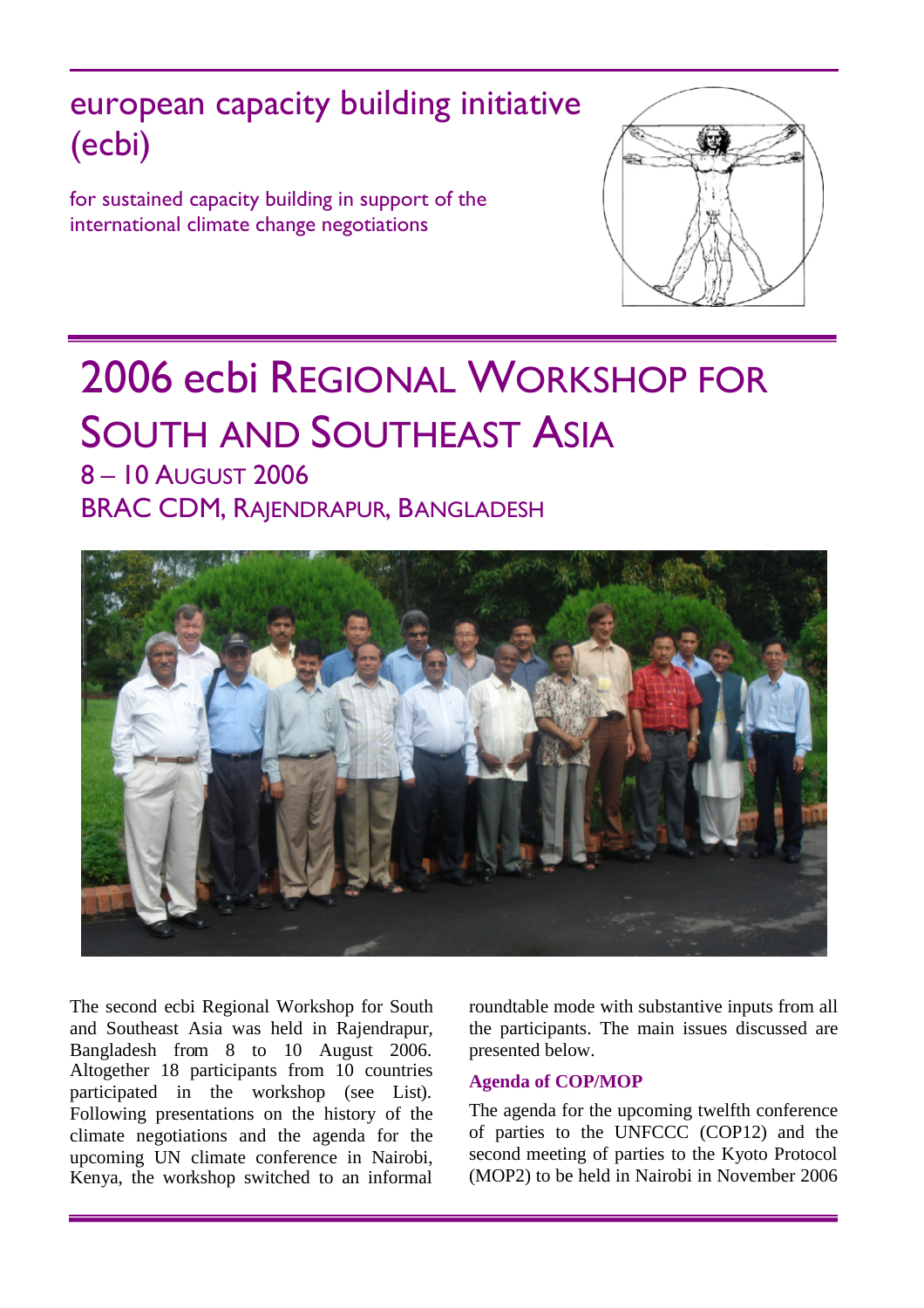was discussed in some detail. The participants highlighted the following issues to be of special interest to their countries:

- Future of UNFCCC/Kyoto Protocol, especially the Clean Development Mechanism (CDM):
- Lack of CDM projects in LDCs;
- Adaptation issues generally;
- Adaptation Fund in particular; and
- National Adaptation Plans of Action (NAPAs).

## **Lack of CDM Projects in the region**

Matthias Krey of Perspectives Climate Change in Zürich presented the findings of a study carried out as part of the ecbi Policy Analysis Programme on experiences from CDM projects in Southeast Asia. The study showed that the vast majority of CDM projects in the region are going to China and India. The participants discussed the reasons why other countries in the region were not attracting more projects. One of the major barriers identified was the lack of awareness and understanding of CDM opportunities amongst the private sector, and hence the lack of projects being submitted. The following possibilities for increasing the number of projects in other countries were identified:

- Focusing on types of projects which all countries can do (for instance, methane capture from waste);
- Developing common methodologies that can be replicated in other countries;
- Promoting South-South cooperation in developing projects (specially amongst private sector actors);
- Sharing regional expert resources on methodologies and project development;
- Ensuring properly directed capacity building ÷. efforts (for instance, aimed at private sector entrepreneurs to develop CDM projects);
- Persuading developed countries to support pilot CDM projects in each country to enable learning-by-doing.

## **Adaptation Funding**

The need for Adaptation Funding was discussed in some detail and the various funds were examined.

## *(i) The Least Developed Counties (LDC) Fund*

This fund, with around US\$100 million so far, is for supporting LDCs to carry out their NAPAs. The experiences of the LDCs present were shared and it was felt that the NAPAs should be finished and submitted as soon as possible, so the actual implementation of priority projects can begin.

## *(ii) The Special Climate Change Fund (SCCF)*

This fund, with approximately US\$400 million, is for all developing countries and not just LDCs. Although it is now in place, none of the countries present have been able to access it yet. It was felt that the fund should be made available quickly and all developing countries should be encouraged to submit adaptation projects for funding.

### *(iii) The Adaptation Fund (AF) under the Kyoto Protocol*

The issue of operationalising this new fund was raised at the COP11/MOP1 in Montreal in December 2005, and subsequently at a workshop held on the issue in Edmonton and the meeting of subsidiary bodies in Bonn in May 2006. No agreement was reached, however, and the subject is on the agenda of COP12/MOP2.

One of the main sticking points in the negotiations for this fund is the desire of some (mainly developed) countries to give over its management to the Global Environment Facility (GEF), which is already managing the other two adaptation funds. This has been opposed by many (mostly developing) countries.

The participants of the Dhaka meeting felt that this is an important new fund, since it is not based on voluntary donations from rich countries like the other two funds, but on mandatory private sector contributions from the CDM. Hence the governance structures should be carefully negotiated, instead of simply agreeing to the GEF managing it along similar lines to the other two funds.